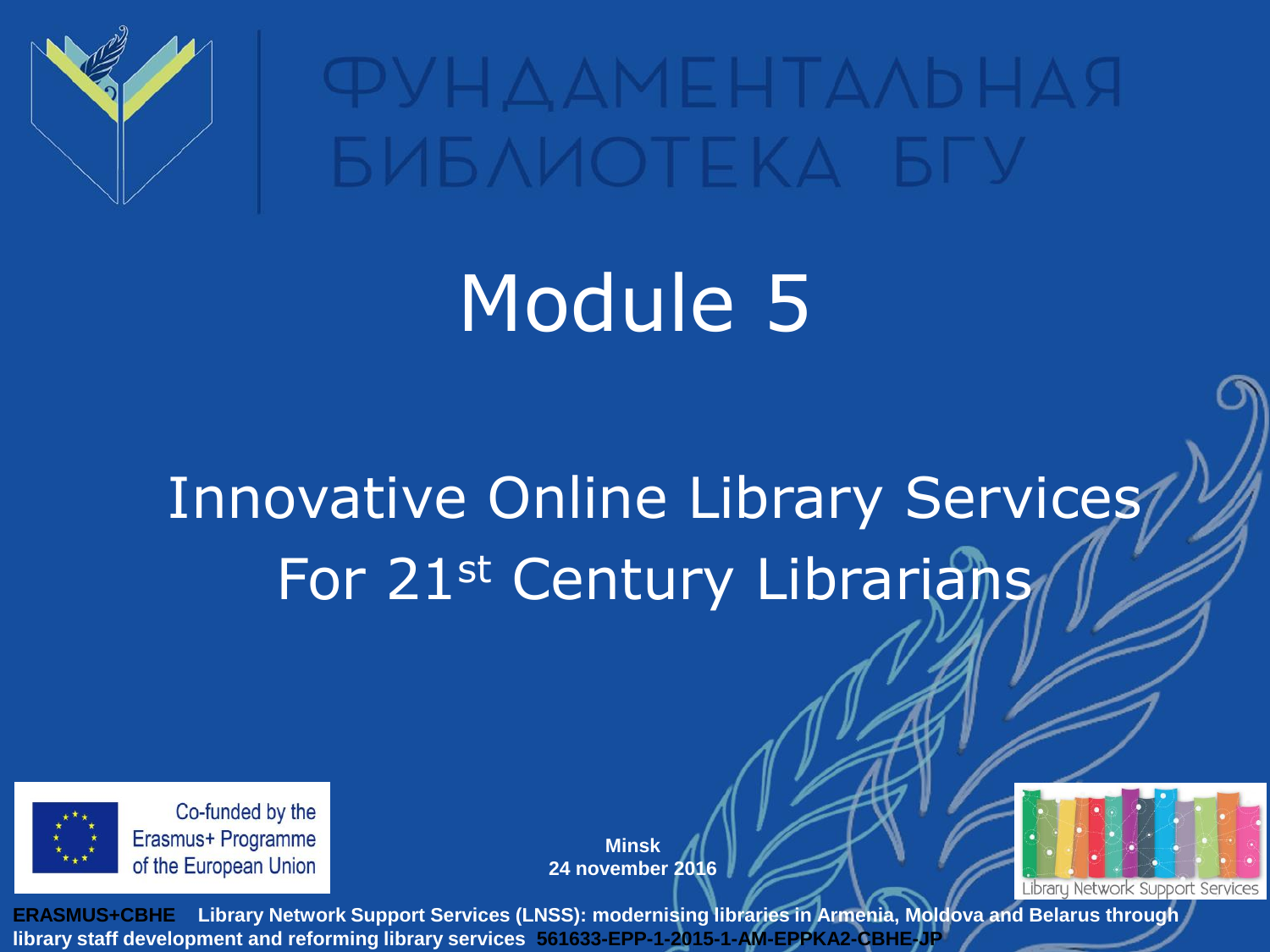#### Module 5. "Innovative Online Library Services For 21<sup>st</sup> Century Librarians"

- 1. Designing modern library web sites, online platforms and portals
- 2. Online Public Access Catalogues (OPAC)
- 3. Web 2.0 Technologies and Social Media for libraries
- 4. Library Mobile "Apps" ("M-libraries")
- 5. Virtual Reference and Ask a Librarian Services
- 6. Electronic Documents Delivery and Inter Library Loans
- 7. Federated search: new options for libraries in the Digital Age
- 8. Using LibGuides for Library research



Co-funded by the Erasmus+ Programme of the European Union

**Minsk 24 november 2016**

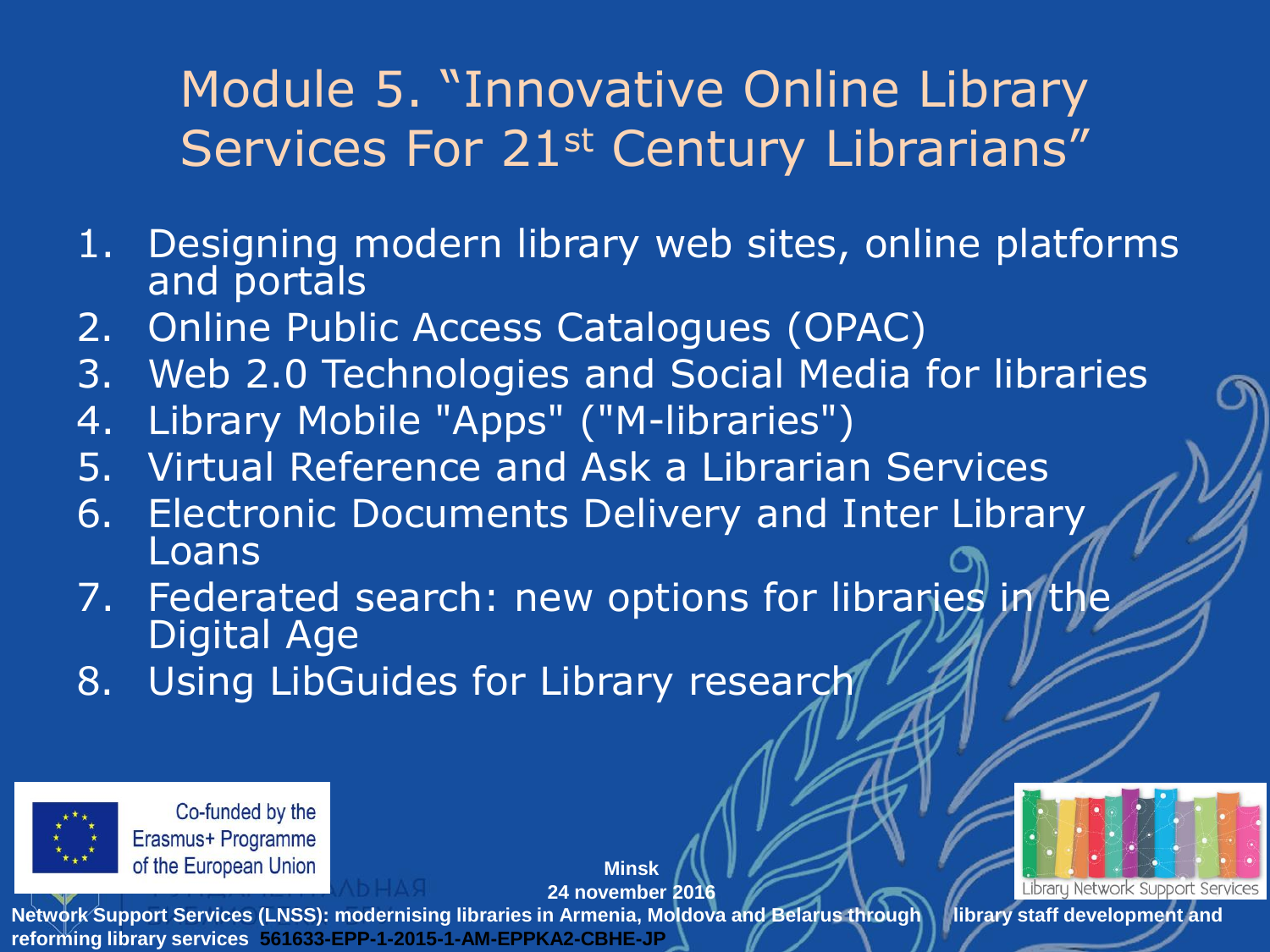Day 1. Designing modern library web sites, online platforms and portals

- Presentation by the teacher:
- about LNSS project, goals and objectives, the role of the course within the project
- about Innovative library's services as part of modern librarian competences
- about Designing modern library web sites (How to design library web sites)to maximize usability),

**Minsk 24 november 2016**

• online platforms and portals



Co-funded by the Erasmus+ Programme of the European Union

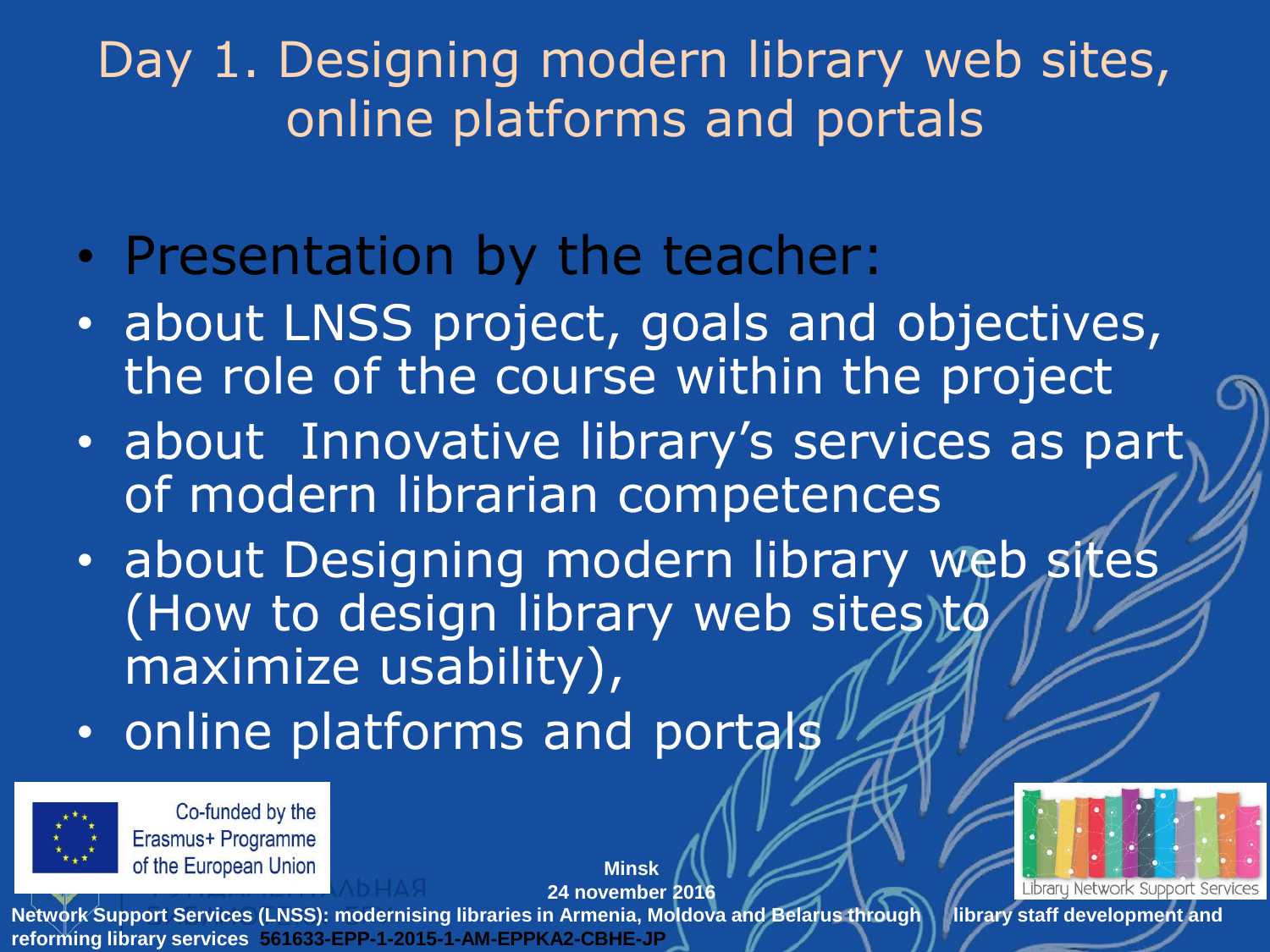### Day 2. Online Public Access Catalogues (OPAC)

- Presentation by the teacher:
- Types of OPAC : Desktop OPAC, Webbased OPAC
- Library catalog of a single library (ex. BSU OPAC)
- Library catalog of a group or consortium of libraries (ex. Union Catalog of Belarusian Libraries, МАРС, БелАР).

**Minsk**



Co-funded by the Erasmus+ Programme of the European Union

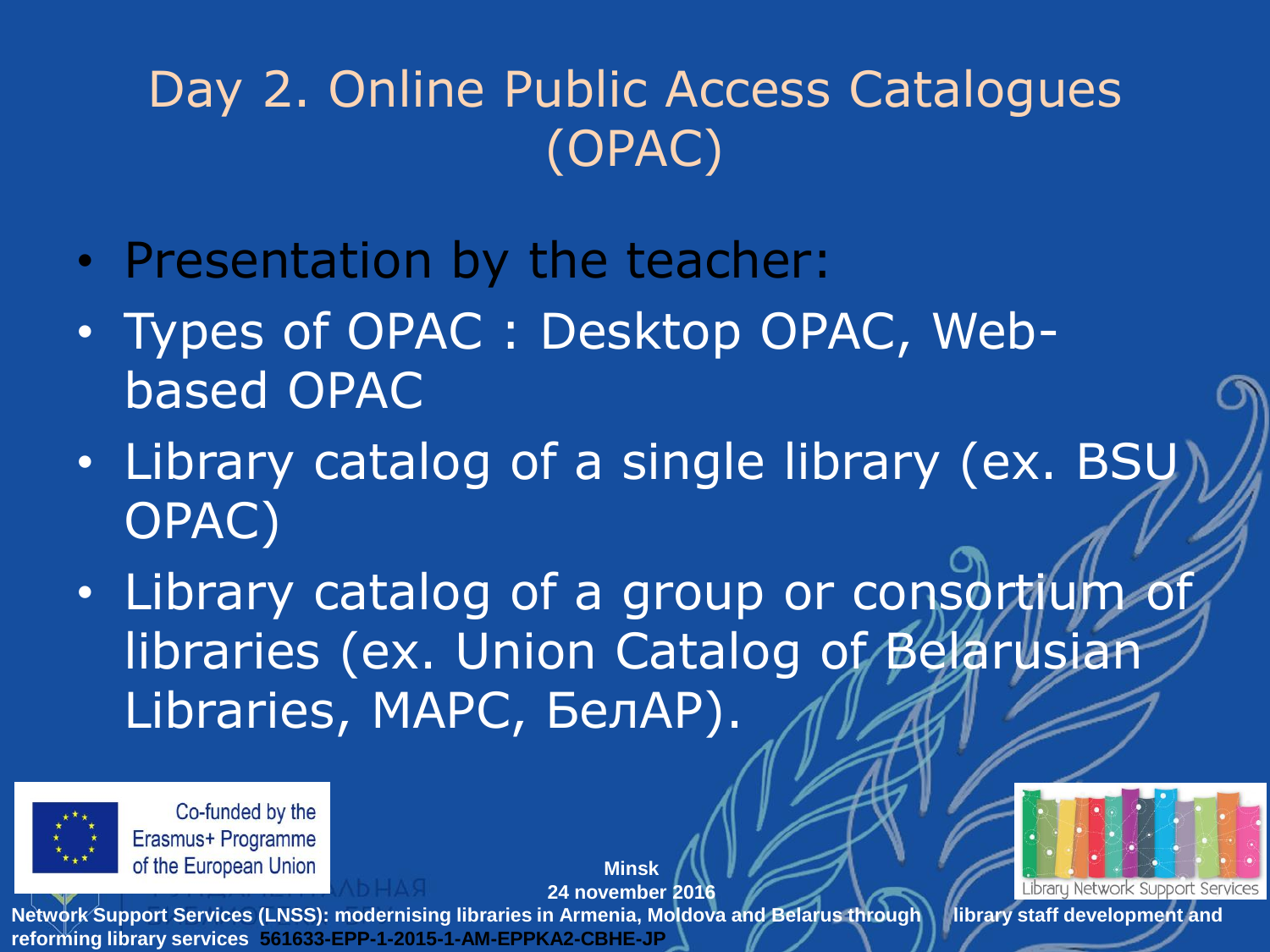#### Day 3. Federated search: new options for libraries in the Digital Age

- Presentation by the teacher:
- Next-generation catalogs (ex. EBSCO Discovery Service, WorldCat Local)
- Federated search
- Related systems (ex. Medline, DSpace)



Co-funded by the Erasmus+ Programme of the European Union

**Minsk 24 november 2016**

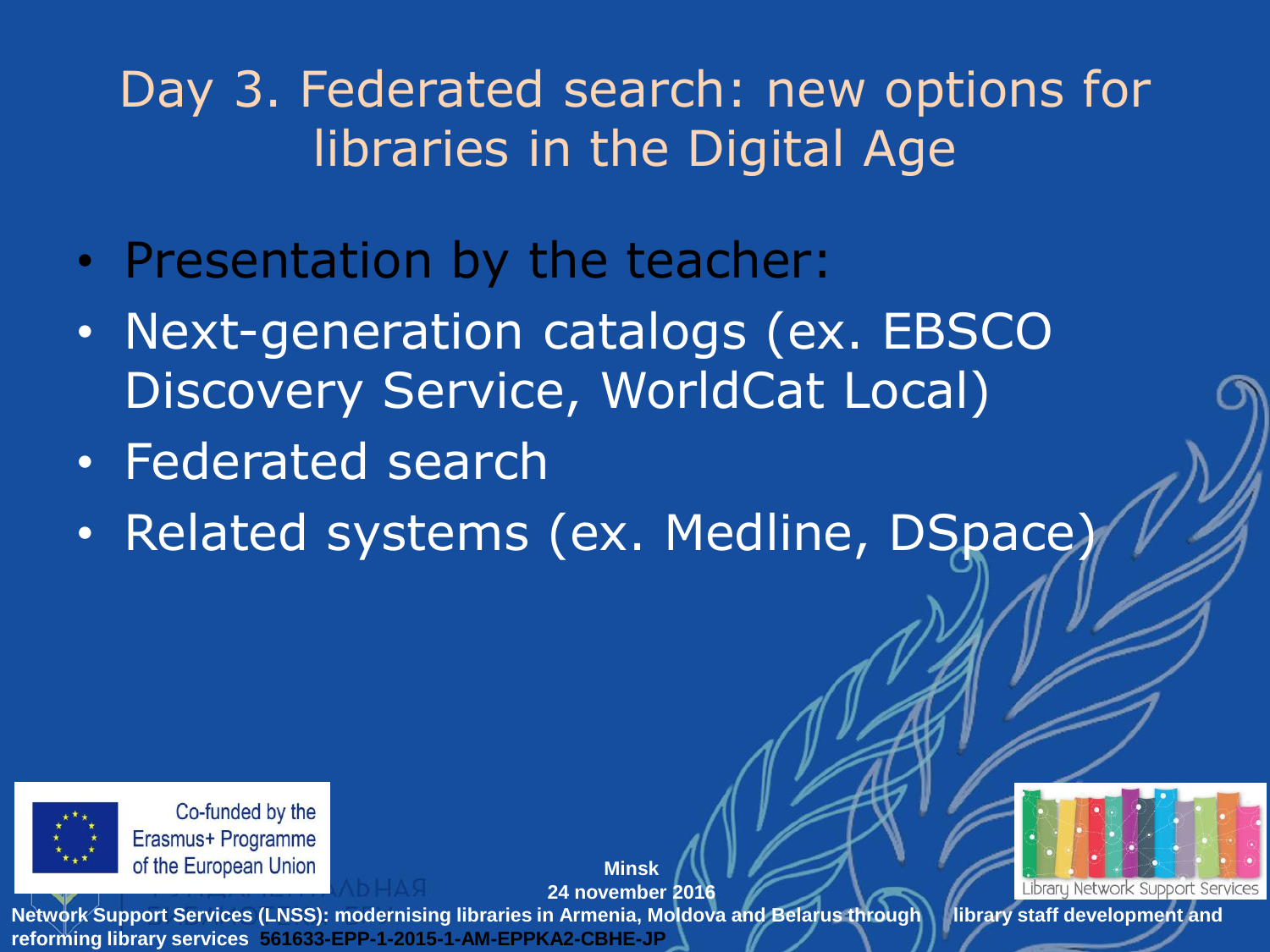#### Day 4. Web 2.0 Technologies and Social Media for libraries

- Presentation by the teacher:
- Web 2.0. Introduction (by CILIPS & SLIC)
- Social networking. (ex. Facebook, Вконтакте, Одноклассники). Main features of the application in libraries practice.
- Video and photo sharing/ streammedia (ex. YouTube, Rutube). Main features of the application in libraries practice.
- Blogging (ex. Blogger.com, livejournal.com). Main features of the application in libraries practice.
- Microblogging (ex. Twitter, Жужужу). Main features of the application in libraries practice.
- Group Work: Practical Activity.
- create a seminar profile in social networks (ex. Facebook, Вконтакте, Одноклассники).
- create a seminar profile in Twitter
- Group Work: Discussion:
- Haw many blogs should have a library?



Co-funded by the Erasmus+ Programme of the European Union

**Minsk 24 november 2016**

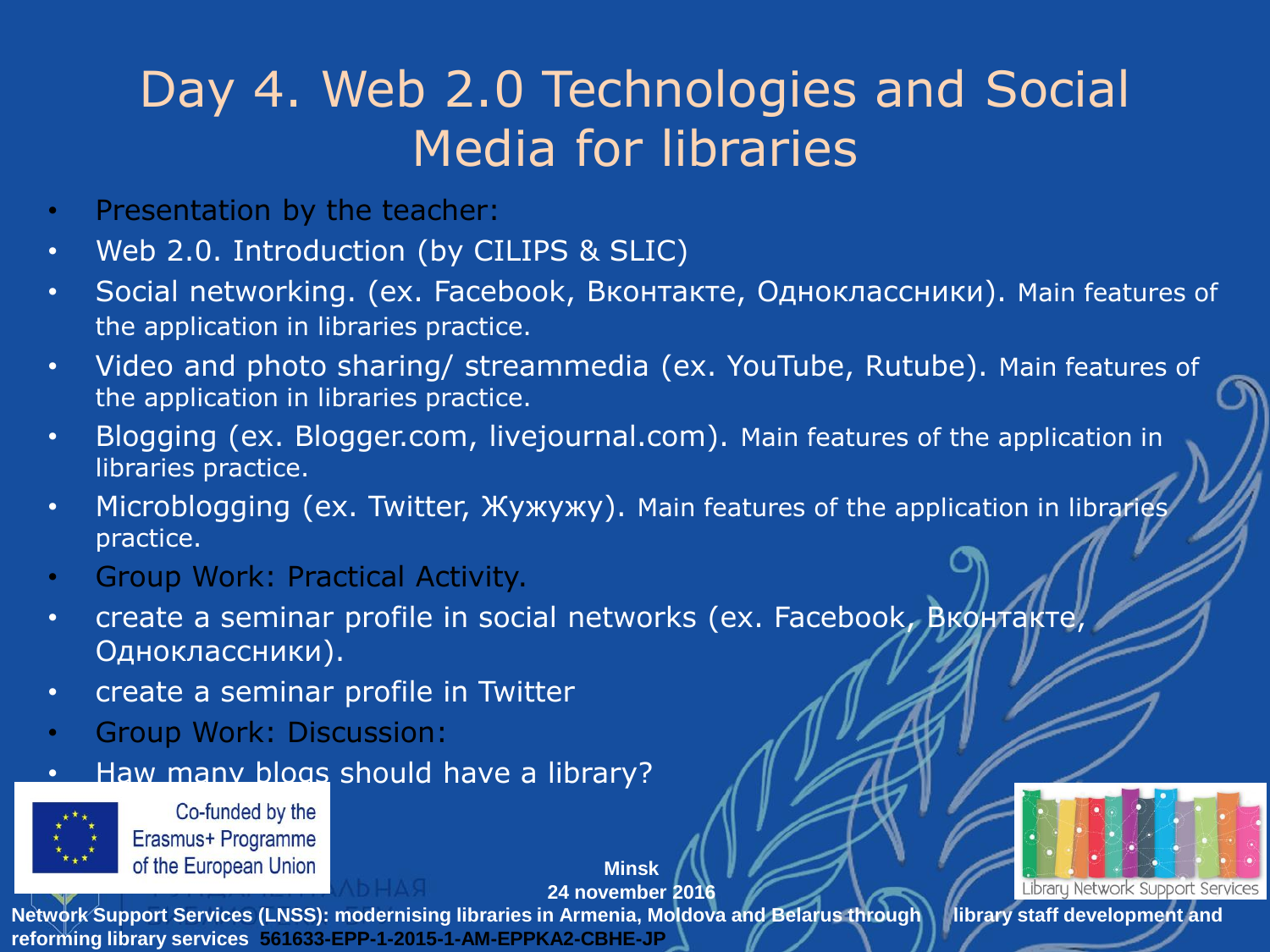#### Day 5. Library Mobile "Apps" ("M-libraries")

- Presentation by the teacher:
- Library Anywhere. Mobile catalog for any library.
- Group Work: Practical Activity.
- Load application "LibAnywhere" on a telephon/iPad of paticipation. Find/library

...



Co-funded by the Erasmus+ Programme of the European Union

**Minsk 24 november 2016**

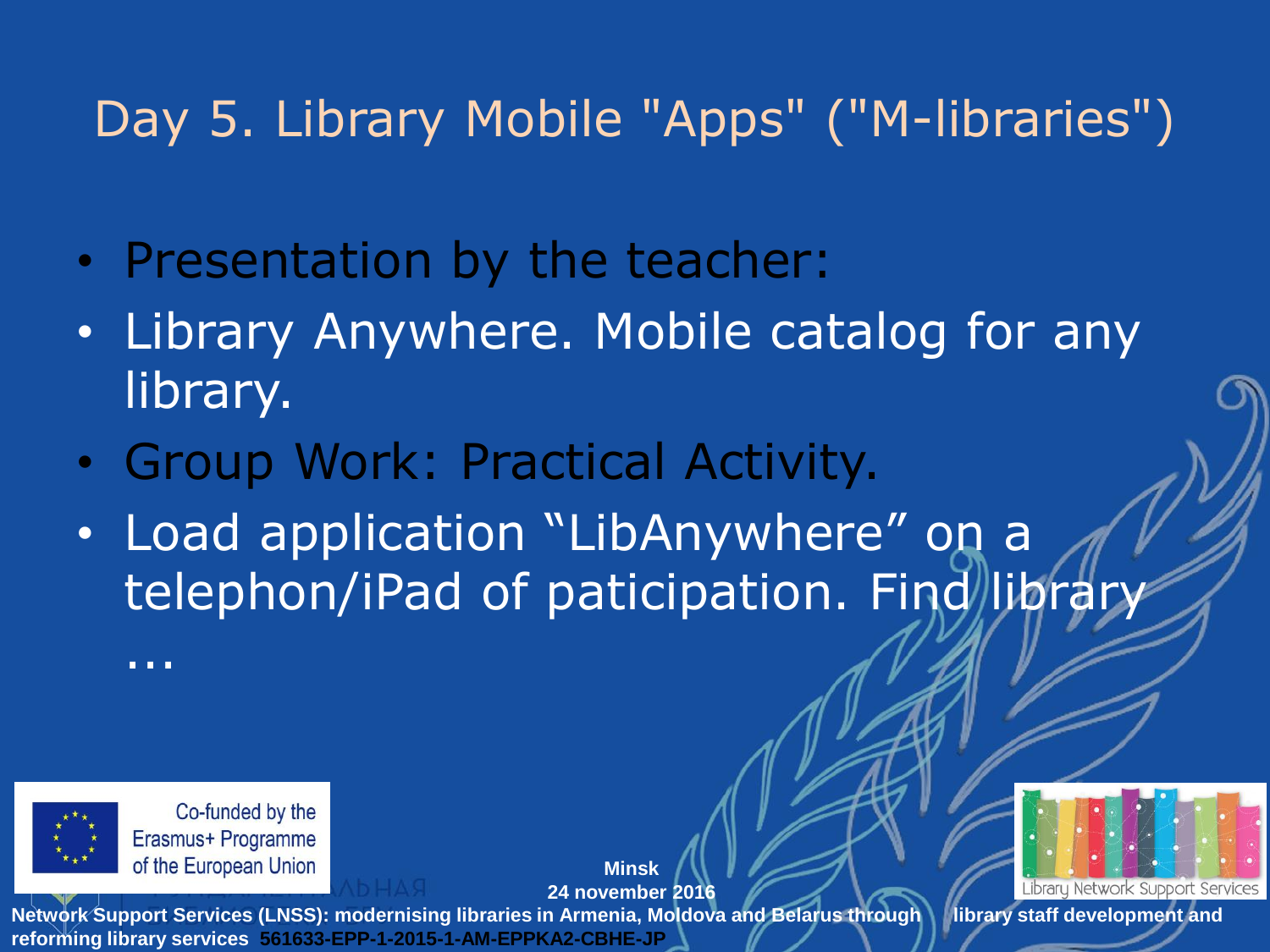#### Day 6. Virtual Reference and Ask a Librarian **Services**

- Presentation by the teacher:
- «Guidelines for Implementing and Maintaining Virtual Reference Services»
- Group Work: Discussion
- "My Library has Virtual Reference and Ask a Librarian Services. Its strong and weak sides".



Co-funded by the Erasmus+ Programme of the European Union

**Minsk 24 november 2016**

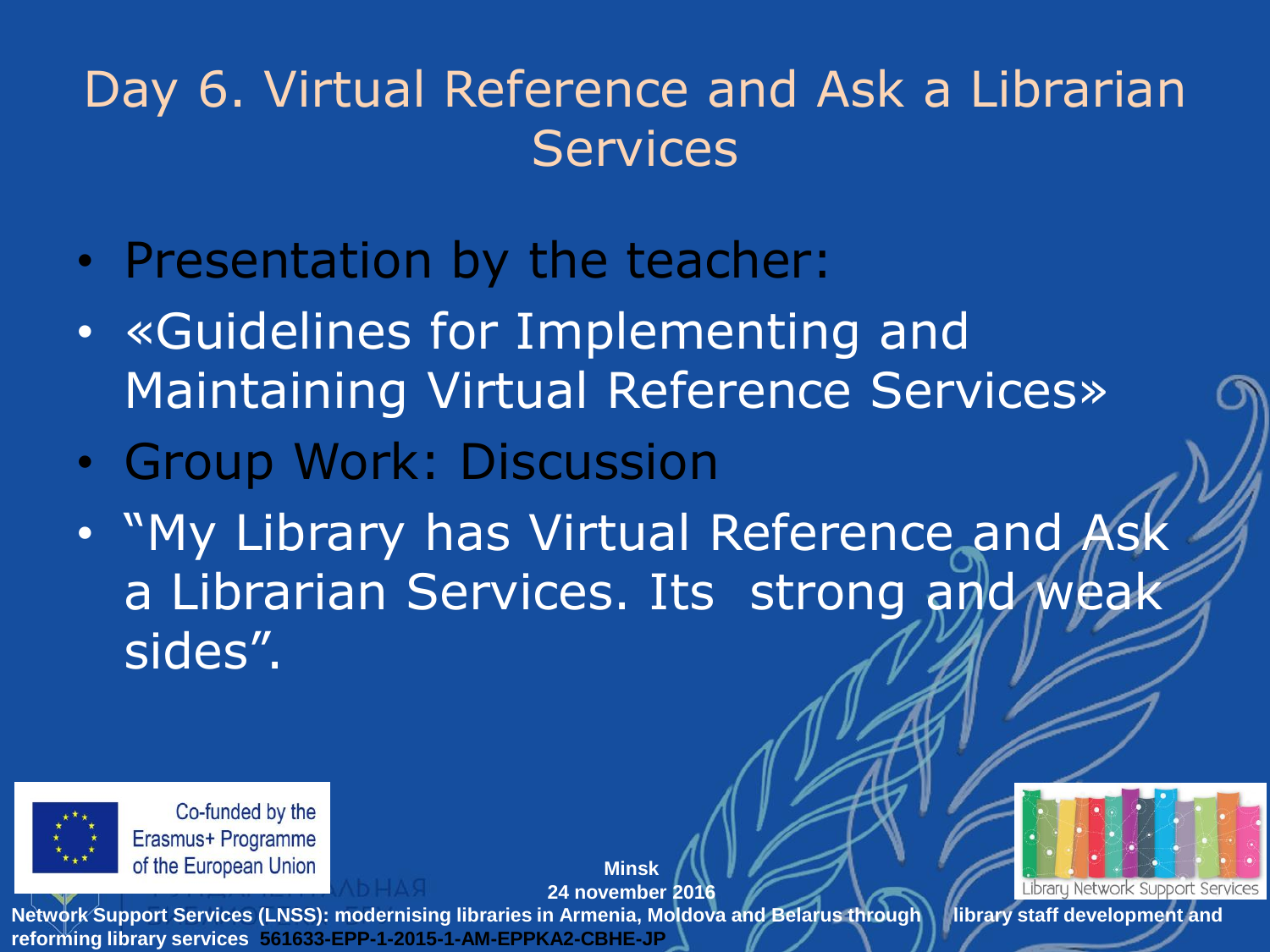#### Day 7. Electronic Documents Delivery and Inter Library Loans

- Presentation by the teacher:
- "Electronic Documents Delivery and Inter Library Loans"
- Group Work: Discussion
- "We are planning Electronic Documents Delivery and Inter Library Loans between our libraries"



Co-funded by the Erasmus+ Programme of the European Union

**Minsk 24 november 2016**

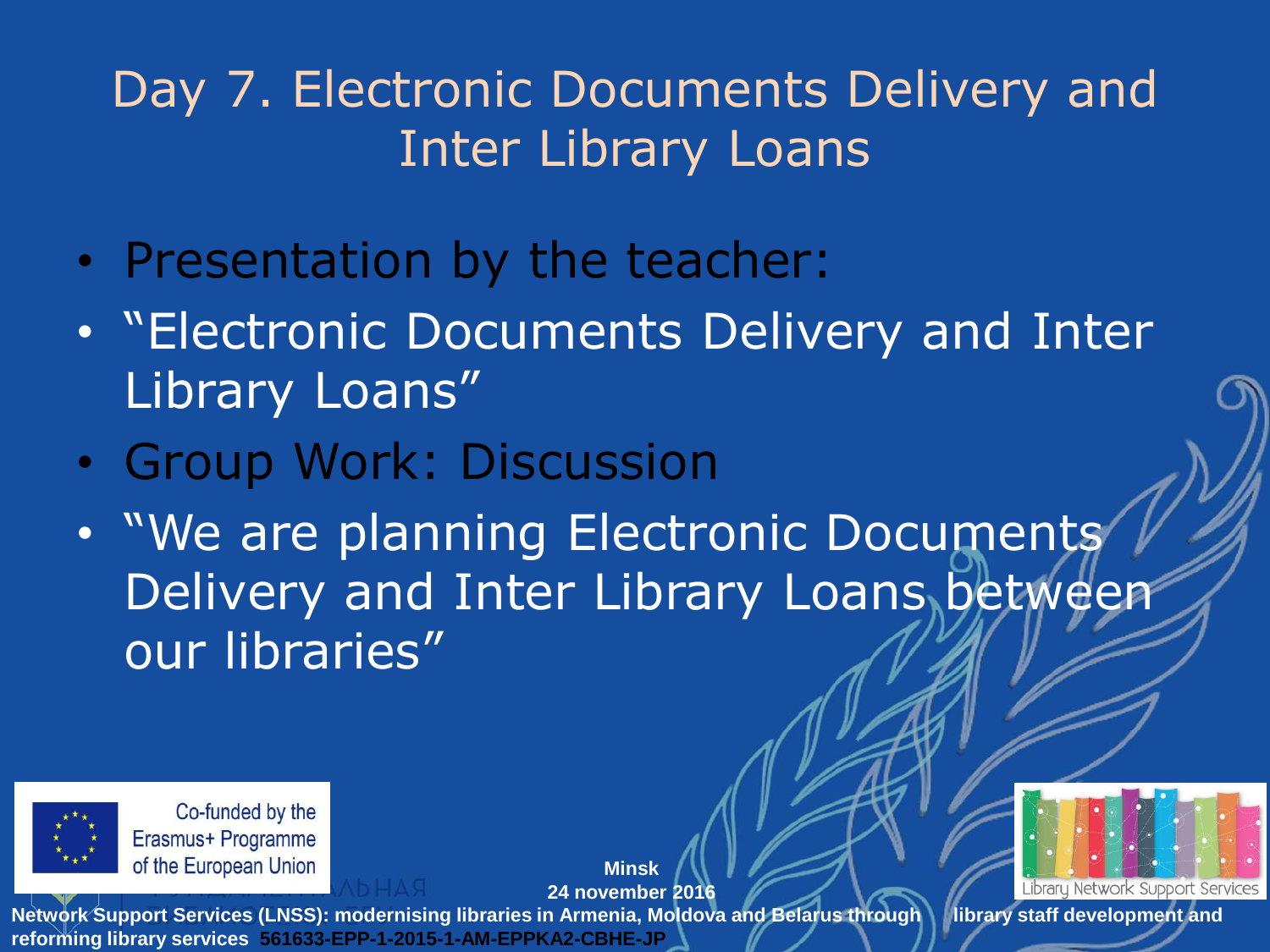#### Day8. Using LibGuides for Library research

- Presentation by the teacher:
- "Using LibGuides for Library research"
- Group Work:
- Demonstration of the participation's presentations.
- Final discussion.



Co-funded by the Erasmus+ Programme of the European Union

**Minsk 24 november 2016**